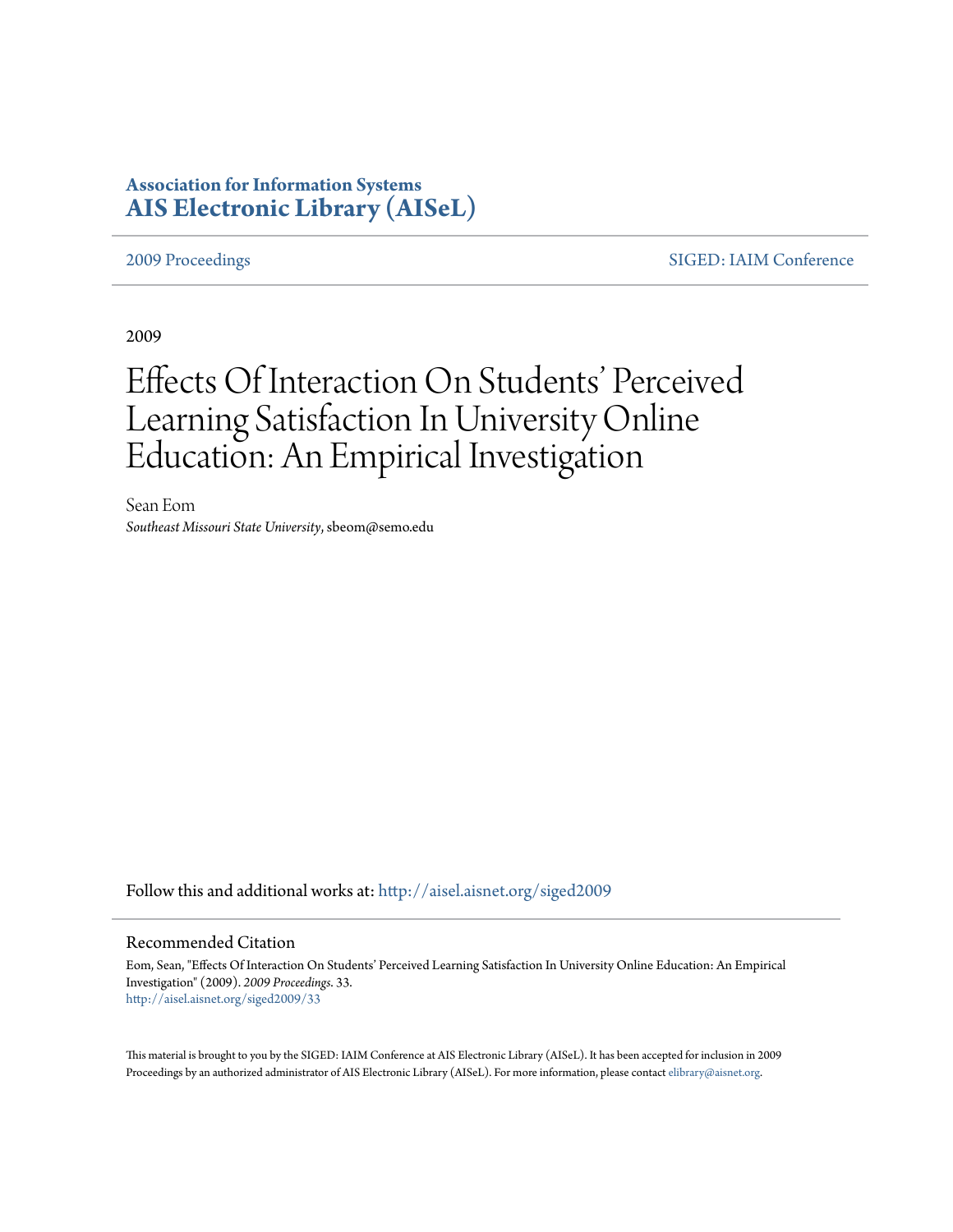## **EFFECTS OF INTERACTION ON STUDENTS' PERCEIVED LEARNING SATISFACTION IN UNIVERSITY ONLINE EDUCATION: AN EMPIRICAL INVESTIGATION**

Sean Eom Department of Accounting & MIS Southeast Missouri State University sbeom@semo.edu

#### **Abstract:**

This study examined the antecedents and outcomes of interaction in asynchronous online learning courses. The research model was tested by using a Partial Least Squares analysis on the survey data. A total of 397 valid unduplicated responses from students who have completed at least one online course at a university in the Midwest were used to examine the structural model. All hypotheses except one in this study were supported. We found that all three factors - course structure, self-motivation, and learning styles - influenced students' interaction with the instructor and classmates. Further, there is a positive relationship between interaction and students' satisfaction. This is in accordance with the findings of the extant literature on student satisfaction we have discussed. The structural model results also reveal that user satisfaction is a significant predictor of learning outcomes, but the model failed to support the relationship between interaction and the learning outcomes of e-learning classes in relation to face-to-face classes.

**Keywords:** Distance Education/Distance Learning, Asynchronous Learning, User-Satisfaction, Perceived Learning Outcomes, Motivation, Student Learning Styles, Course Structure, Structural Equation Modeling.

#### **I. INTRODUCTION**

According to transaction theory of Moore(1997), the physical distance between the instructor and the students in e-learning creates a psychological and communication gap between them. The transactional distance in distance education is a function of Dialogue, Structure, and Learner Autonomy. Moore (1997) also described a wide range of factors that influence the nature of dialogue. They include as the number of students enrolled in the class, the frequency of opportunity for communication, communication media, instructor personality, student personality, and course content.

Interaction between participants in online courses has been recognized as the most important construct of the dimensions determining Web-based course quality. Hence, many studies have shown that interaction is highly correlated to the learning effectiveness of Web-based courses and most students who reported higher levels of interaction with content, instructor, and peers reported higher levels of satisfaction and higher levels of learning. (Swan, 2001; O'Reilly and Newton, 2001; Moore, 1989; Vaverek and Saunders 1993). In contrast with studies indicating high levels of correlation between interaction and learning effectiveness, some studies warn that too much or too little interaction may cause a negative correlation with learning effectiveness (Berge, 1999; Marilyn 2000).

The primary objective of this study is to investigate the relationship between interaction and students' perceived learning outcomes and satisfaction in university online education using elearning systems. According to Moore (1997), Dialogue refers to "an interaction or series of interactions having positive qualities that other interactions might not have." The positive qualities are referred to "purposeful, constructive and valued by each party." Using the extant literature, we begin by introducing and discussing a research model illustrating factors affecting e-learning systems outcomes. We follow this with a description of the cross-sectional survey that was used to collect data and the results from a Partial Least Squares (PLS) analysis of the research model. In the final section, we summarize and conclude with the implications of the results for online instructors. Further, we suggest several ways of improving future research.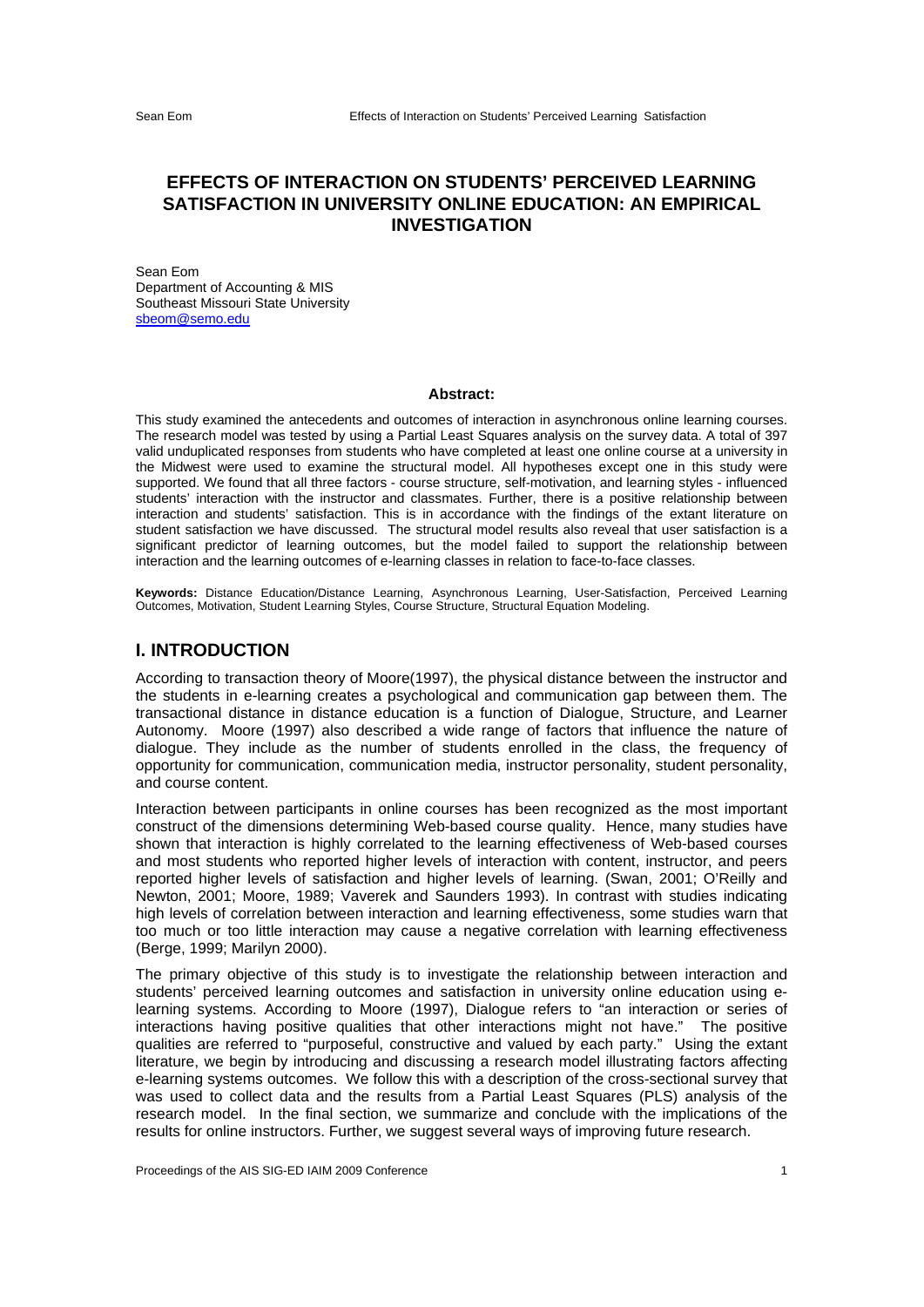#### **II. RESEARCH MODEL**

Our conceptual model illustrating factors potentially affecting e-learning systems outcomes is built on the conceptual frameworks of Piccoli, Ahmad and Ives (2001). Piccoli, Ahmad and Ives (2001) refer to human and design factors as antecedents of learning effectiveness. In an earlier study (Eom, Ashill, & Wen, 2006), six important constructs (student self-motivation, student learning style, instructor knowledge and facilitation, instructor feedback, interaction, and course structure) are identified. This study examined the factors that affect the perceived learning outcomes and student satisfaction in asynchronous online learning courses. Their research model was tested by using a Partial Least Squares analysis on the survey data. All six factors course structure, self-motivation, learning styles, instructor knowledge and facilitation, interaction, and instructor feedback – were found to significantly influence students' satisfaction.



Figure 1: Research Model

Of the six factors hypothesized to affect perceived learning outcomes, only two (learning styles and instructor feedback) were supported. Contrary to previous research (LaPointe & Gunawardena, 2004), the earlier study found no support for a positive relationship between interaction and perceived learning outcomes. One possible explanation for this finding is that the study did not account for the quality or purpose of the interactions. Although a student's perception of interaction with instructors and other students is important in his/her level of satisfaction with the overall online learning experience, when the purpose of online interaction is to create a sense of personalization and customization of learning and help students overcome feelings of remoteness, it may have little effect on perceived learning outcomes. Furthermore, a well-designed online course delivery system is likely to reduce the need of interactions between instructors and students.

Our research model, as illustrated in Figure1, is a further extension of (Eom, Ashill, & Wen, 2006). The extended model is built based on the suggestion of LaPointe and Gunawardena (2004). They believe that motivation, learning styles, learning orientation, or personality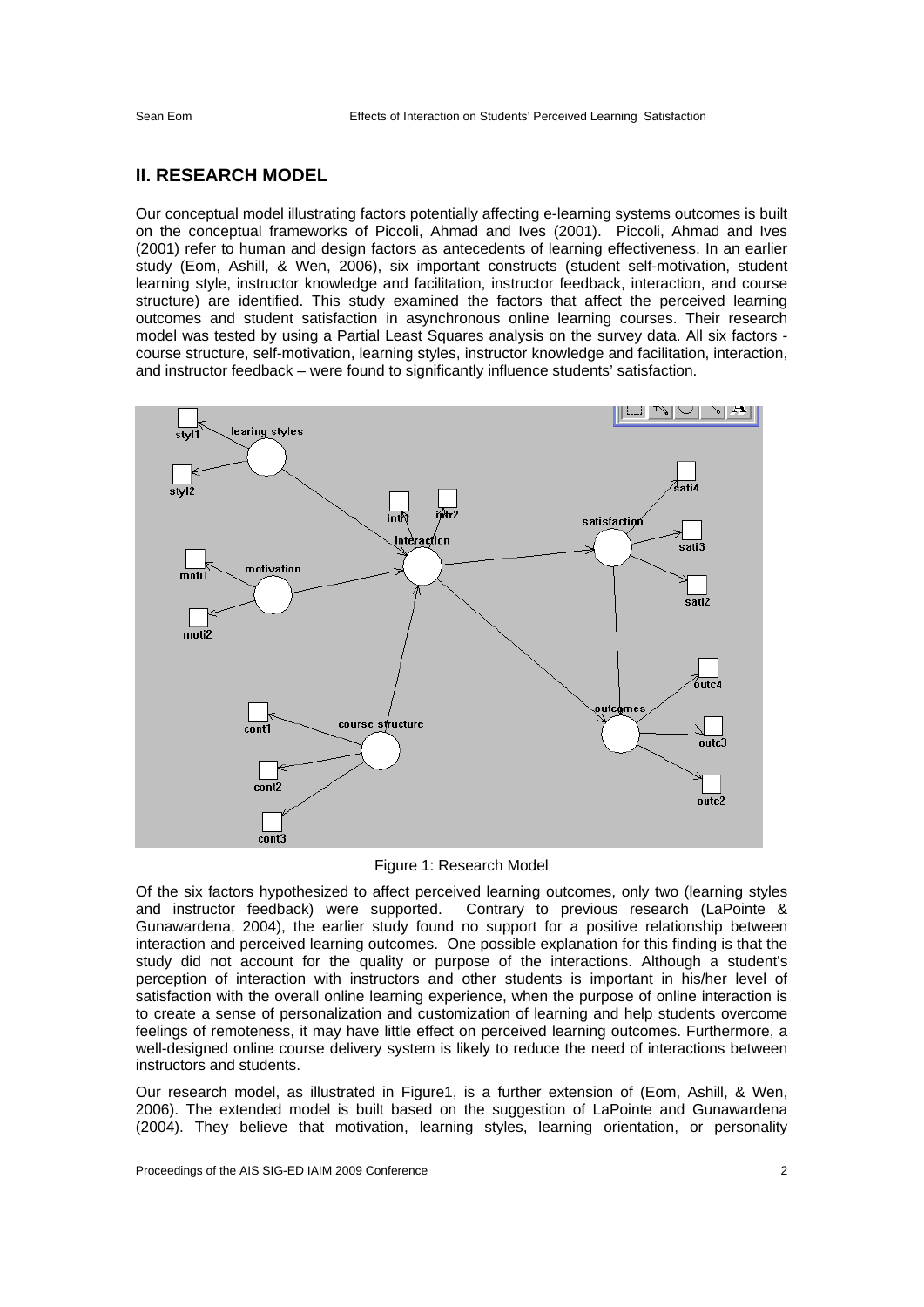characteristics are critical variables that need to be included in future testing of models peer interaction. We focus on the interaction and its relationships with students' perceived learning outcomes and satisfaction in university online education. Underlying assumption of this study is that the strength of interaction may be influenced by learning style, motivation, and course structure.

#### **Students' Learning Style**

There are some empirical studies that investigated the direct relationships between interaction and students' perceived learning outcomes and satisfactions in university e-learning (Eom, Ashill, & Wen, 2006). But there are few studies that explore the interaction construct as mediating variables that connects three other attributes (learning styles, motivation, and course structures). Therefore, we hypothesized:

H1: there will be a positive relationship between students learning styles and the level of perceived interaction between the instructor and students and between students and students.

#### **Student Self-Motivation**

The extant literature suggests that students with strong motivation will be more successful and tend to learn the most in web-based courses than those with less motivation e.g., (Frankola, 2001; LaRose & Whitten, 2000). Students' motivation is a major factor that affects the attrition and completion rates in the web-based course and a lack of motivation is also linked to high dropout rates (Frankola, 2001; Galusha, 1997). It is conceivable that students with the high level of motivation be positively related to a high level of interaction with the instructor and students. Thus, we hypothesized:

H2: There will be a positive relationship between students' level of motivation and the level of interaction between the instructor and students and between students and students.

#### **Course Structure**

Course structure is seen as a crucial variable that affects the success of distance education along interaction. According to Moore (1991, p.3), the course structure "expresses the rigidity or flexibility of the program's educational objectives, teaching strategies, and evaluation methods" and the course structure describes "the extent to which an education program can accommodate or be responsive to each learner's individual needs." Student's attitude and behavior changes significantly when the instructor assign forum activities as a grading component. We theorize that course structure will be strongly correlated to interaction. Thus, we hypothesized:

H3: There will be a positive relationship between a good course structure and the level of interaction between the instructor and students and between students and students.

#### **Interaction**

Among the many frameworks/taxonomies of interaction (Northrup, 2002), this research adopts Moore's (1989) communication framework which classified engagement in learning through (a) interaction between participants and learning materials, (b)interaction between participants and tutors/experts, and (c)interactions among participants. These three forms of interaction in online courses are recognized as important and critical constructs determining the performance of web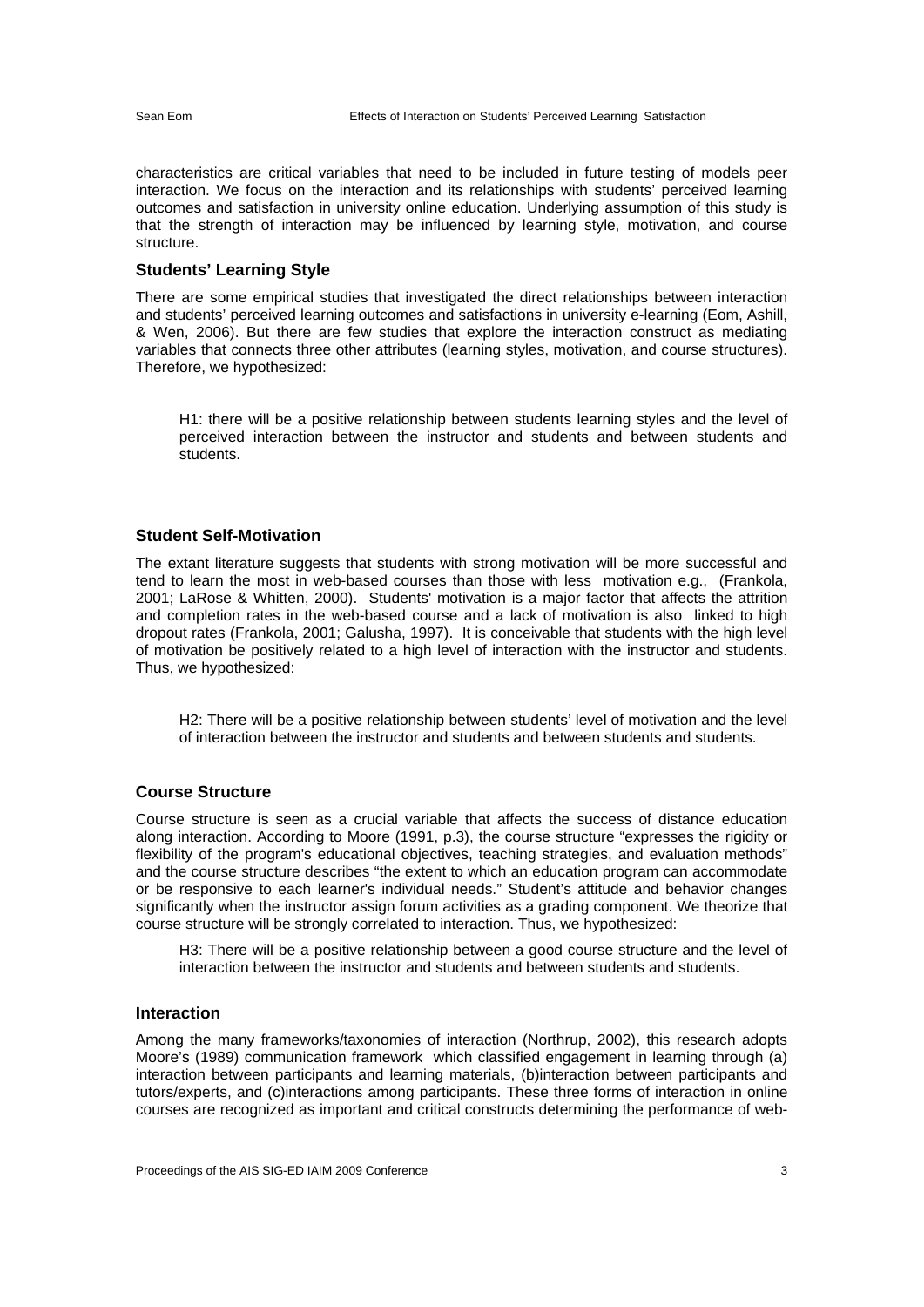based course quality. Most students who reported higher levels of interaction with instructor, and peers reported higher levels of satisfaction and higher levels of learning (Swan, 2001).

Therefore, we hypothesized:

H4a: A high level of perceived interaction between the instructor and students and between students and students will lead to a high level of user satisfaction.

H4b: A higher level of perceived interaction between the instructor and students and between students and students will lead to higher levels of student agreement that the learning outcomes of on-line courses are equal to or better than in face-to-face courses.

#### **III. METHODOLOGY**

These hypotheses were tested using a quantitative survey of satisfaction and learning outcome perceptions of students who have taken at least one online course at a large Midwest university in United States. Structural equation modeling is employed to examine the antecedents and outcomes and student satisfaction of interactions in university online education.

#### **Survey Instrument**

After conducting an extensive literature review, we designed a list of questions that we believed were logically associated with the factors in our model. The survey questionnaire is in part adapted or selected from the commonly administered IDEA (Individual Development & Educational Assessment) student rating systems developed by Kansas State University.

In an effort to survey students using technology enhanced e-learning systems, we focused on students enrolled in Web-based courses with no on-campus meetings. We collected the e-mail addresses from the student data files archived with every online course delivered through the online program of a university in the mid-western United States. From these addresses, we generated 1, 854 valid e-mail addresses. The 42 survey questions were generated by FrontPage 2000. The survey URL and instructions were sent to all valid e-mail addresses. We collected 397 valid unduplicated responses from the survey.

The research model (figure 1) was tested using the SEM-based PLS methodology for two reasons, because PLS is well suited to the early stages of theory building and testing(Chin, 1998). It is particularly applicable in research areas where theory is not as well developed as that demanded by LISREL (Fornell & Bookstein, 1982) as is the case with this research study.

#### **V. CONCLUSIONS**

This study examined the antecedents and outcomes of interaction in asynchronous online learning courses. The research model was tested by using a Partial Least Squares analysis on the survey data. All hypotheses except one in this study were supported. We found that all three factors - course structure, self-motivation, and learning styles - influenced students' interaction with the instructor and classmates. Further, there is a positive relationship between interaction and students' satisfaction. This is in accordance with the findings of the extant literature on student satisfaction we have discussed.

### **VI. REFERENCES**